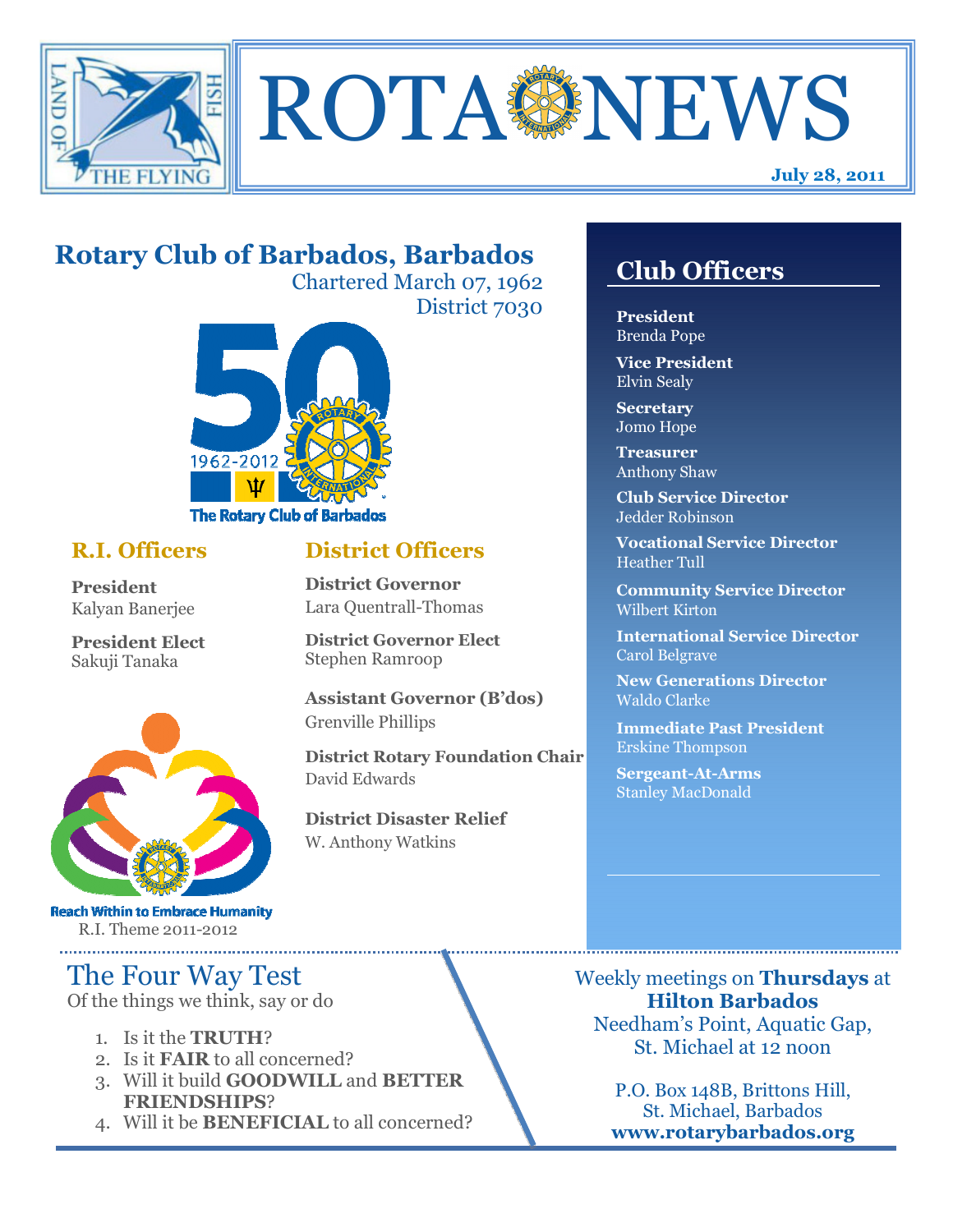### *SPECIAL CONGRATULATIONS 100% PERFECT ATTENDANCE AWARDEE*



Rotarian Waldo Clarke receiving his 100% Perfect Attendance Award from PP Erskine Thompson.

## **Rotary At a glance**

The Rotary extends beyond individual Rotarians and Rotary clubs to include other service-minded people who help with the organization's work. Groups such as Rotaract, Interact, and Rotary Community Corps (RCCs) serve side by side with sponsor clubs, using their diverse skills to improve the quality of life in their communities.

*Below are some of the latest statistics available, as of 30 April 2011. (\*as of 4 April 2011)* 



**Rotary Rotaract**  Members: 1,222,293 Members: 195,040\* Clubs: 34,118 Clubs: 8,480\* Districts: 530



**Interact RCCs.** Members: 303,991\* Members: 161,759\* Clubs: 13,217\* Corps: 7,033\*

------------------------------





#### **Historic Barbados Sites Added to World Heritage List**



*Professor Henry Fraser* 

We look forward to welcoming distinguished Professor Henry Fraser as our featured speaker at today's Fellowship meeting, Thursday,  $28<sup>th</sup>$  July, 2011.

Professor Fraser will be discussing **"The Importance of Barbados' World Heritage Inscription"**.

Barbados' capital city Bridgetown and the nearby historic Garrison have gained approval to the prestigious World Heritage List by the United Nations Educational Scientific and Cultural Organisaton (UNESCO).

# **Meeting Details**

At our Fellowship Meeting held on Thursday, July 21st, 2011

#### Sgt-at-Arms: **PP Stanley MacDonald**

| \$181.00<br>Fines |  |
|-------------------|--|
|-------------------|--|

- Raffles \$65.00
- Attendance 48%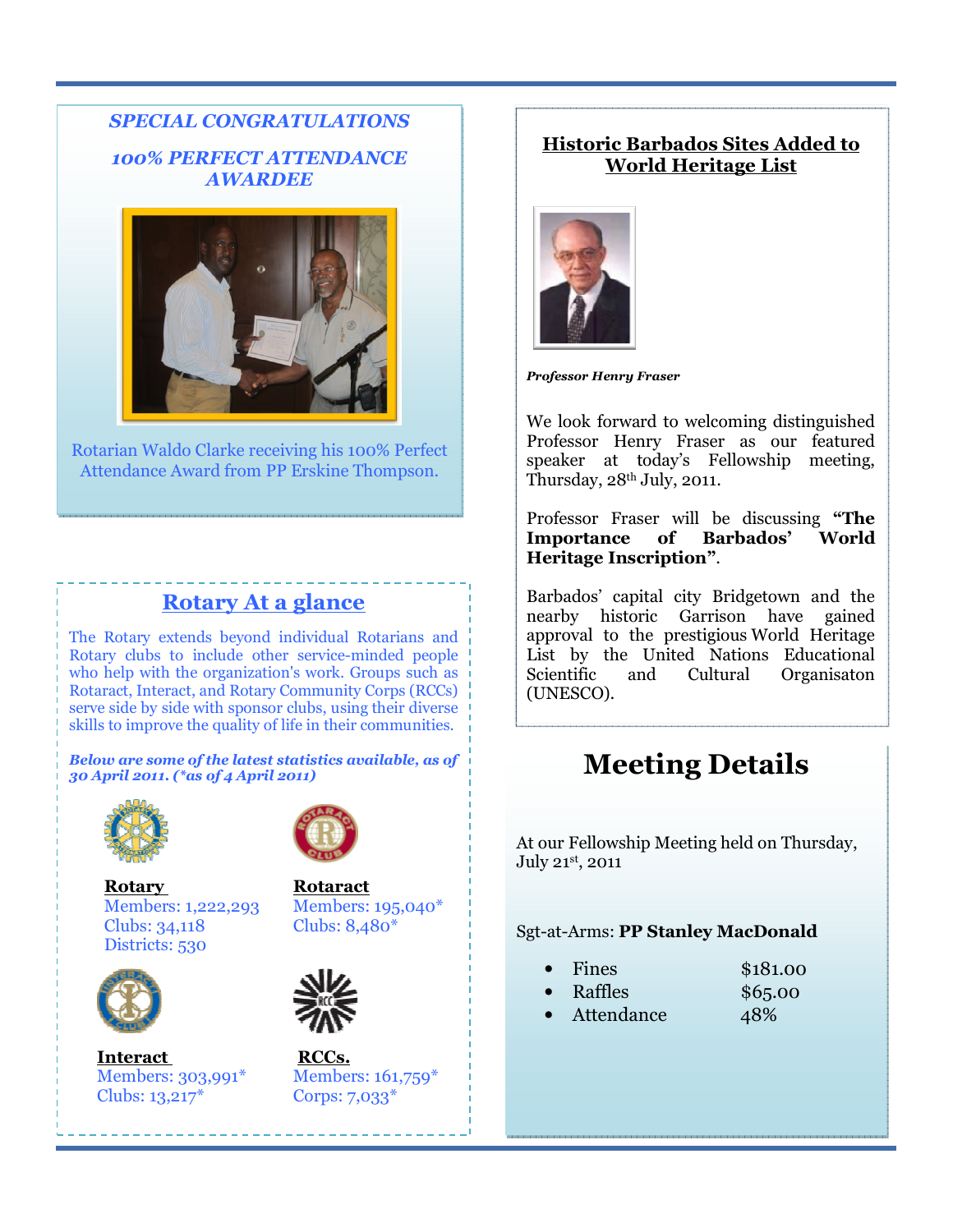## **Rotarians Committed to Eradicating Polio**



At the Fellowship Meeting held Thursday, July 21st, 2011, President Brenda showed a five minute video entitled "The Last Hurdle" which highlighted the efforts of fellow Rotarians who are working assiduously to eradicate Polio worldwide.

Many still live under the threat of polio, which is why Rotary is committed to ending this disease.

After 20 years of hard work, Rotary and its partners are on the brink of eradicating this tenacious disease, but a strong push is needed now to root it out once and for all. It is a window of opportunity of historic proportions.

*"If we all have the fortitude to see this effort through to the end, then we* will *eradicate polio." Bill Gates* 

#### **UP-COMING FEATURE**

During next month's edition we will feature Rotarian of the Year Ronald Davis.

#### **District Conference 2012**



Next year, the Rotary District Conference will be held April 2-7, 2012 on board the Celebrity Millennium.

The Cruise begins in Miami, Florida, USA and will travel to Honduras and Mexico before returning to Miami.

It is a family cruise so please include your partners-inservice, children, families and friends.

For more information visit: http://www.clubrunner.ca/Portal/SitePages/SitePage.aspx

## **The Object of Rotary**



*The Object of Rotary is to encourage and foster the ideal of service as a basis of worthy enterprise and, in particular, to encourage and foster:* 

- *FIRST. The development of acquaintance as an opportunity for service;*
- *SECOND. High ethical standards in business and professions; the recognition of the worthiness of all useful occupations; and the dignifying of each Rotarian's occupation as an opportunity to serve society;*
- *THIRD. The application of the ideal of service in each Rotarian's personal, business, and community life;*
- *FOURTH. The advancement of international understanding, goodwill, and peace through a world fellowship of business and professional persons united in the ideal of service.*